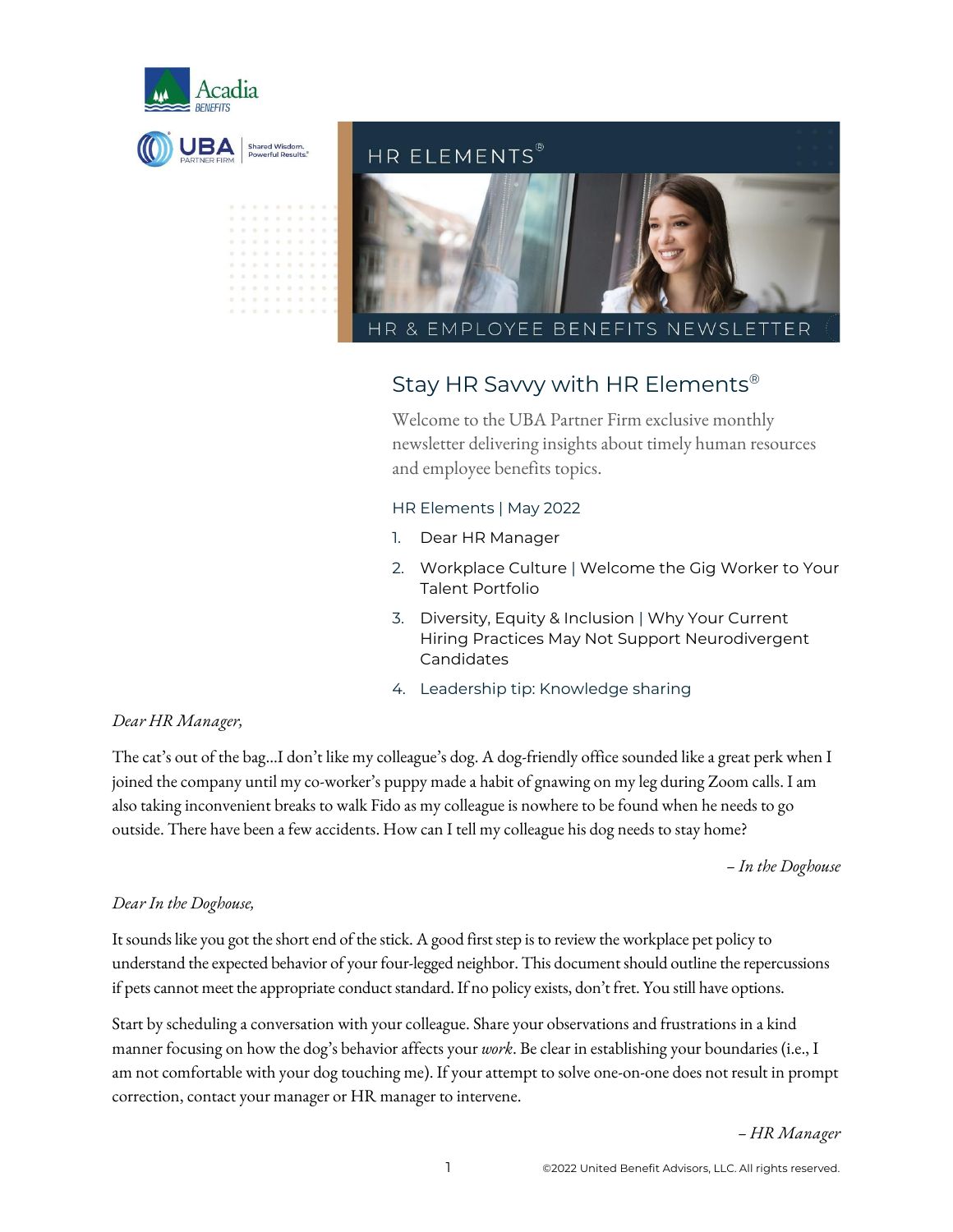

## Workplace Culture | Welcome the Gig Worker to Your Talent Portfolio

The COVID-19 pandemic affected the work environment in many ways. One area that has grown significantly is the number of employees leaving the full-time workforce in exchange for contract, freelance, or gig work.

The U.S. added two million gig workers in 2020 to a global pool of over 1 *billion* contingent workers. Unfortunately, many companies (69% per a recent Mavenlink study) are not prepared to support a contract workforce.

Human Resource practitioners can evaluate their approach to these three areas to assess thei[r ability to integrate](https://www.shrm.org/resourcesandtools/hr-topics/employee-relations/pages/managing-gig-workers-.aspx) [the new wave of gig workers.](https://www.shrm.org/resourcesandtools/hr-topics/employee-relations/pages/managing-gig-workers-.aspx)

#### 1. A healthy talent portfolio.

Talent models of days past were dedicated to full-time hires. Contract workers were a blip on the radar and often not included in workforce planning. Today's modern employment model consists of both full-time staff and gig workers. While contract workers were traditionally used for technical or creative support, the use case has grown substantially and now includes areas such as insurance, education, and health care. Contract workers are often hired for their subject knowledge or unique skills that don't exist in-house. Employers may seek to add more gig workers to diversify their talent portfolio in today's volatile employment market.

#### 2. Management skills needed to lead a mixed workforce.

Since contractors are not employees, they generally follow different protocols. For example, they are not required to attend team meetings or even work at certain hours. Managers of a mixed workforce may need a refresher on the differing expectations for contingent workers. This difference does not alter *how* members of these groups are treated. Contract workers should be given access to the information needed to do their job and treated with respect and dignity. While you may not be conducting performance reviews for gig workers, managers can still offer them feedback on their work.

#### 3. Flexible processes and tools.

The "old school" mentality assumed all employees were full-time hires; as a result, programs, processes, and technology were focused on this type of employee. Using the same techniques to onboard, hire, and connect with contingent hires may not be effective. Contract employees are often hired for "on-demand" work that is needed in short order. Using a traditional recruitment or onboarding process may put you behind. Instead, start integrating tools that help you manage a talent marketplace of fully screened contract workers and full-time hires. This may require an investment in new technology and contract vendors. Don't forget to invest in communication with your vetted contractors to keep them engaged when not on assignment.

One of the biggest takeaways from the pandemic is that gig workers are [here to stay.](https://www.forbes.com/sites/forbesbusinesscouncil/2021/08/12/will-the-gig-economy-become-the-new-working-class-norm/?sh=63510374aee6) Human Resources can provide change management guidance throughout the organization as this type of employment grows.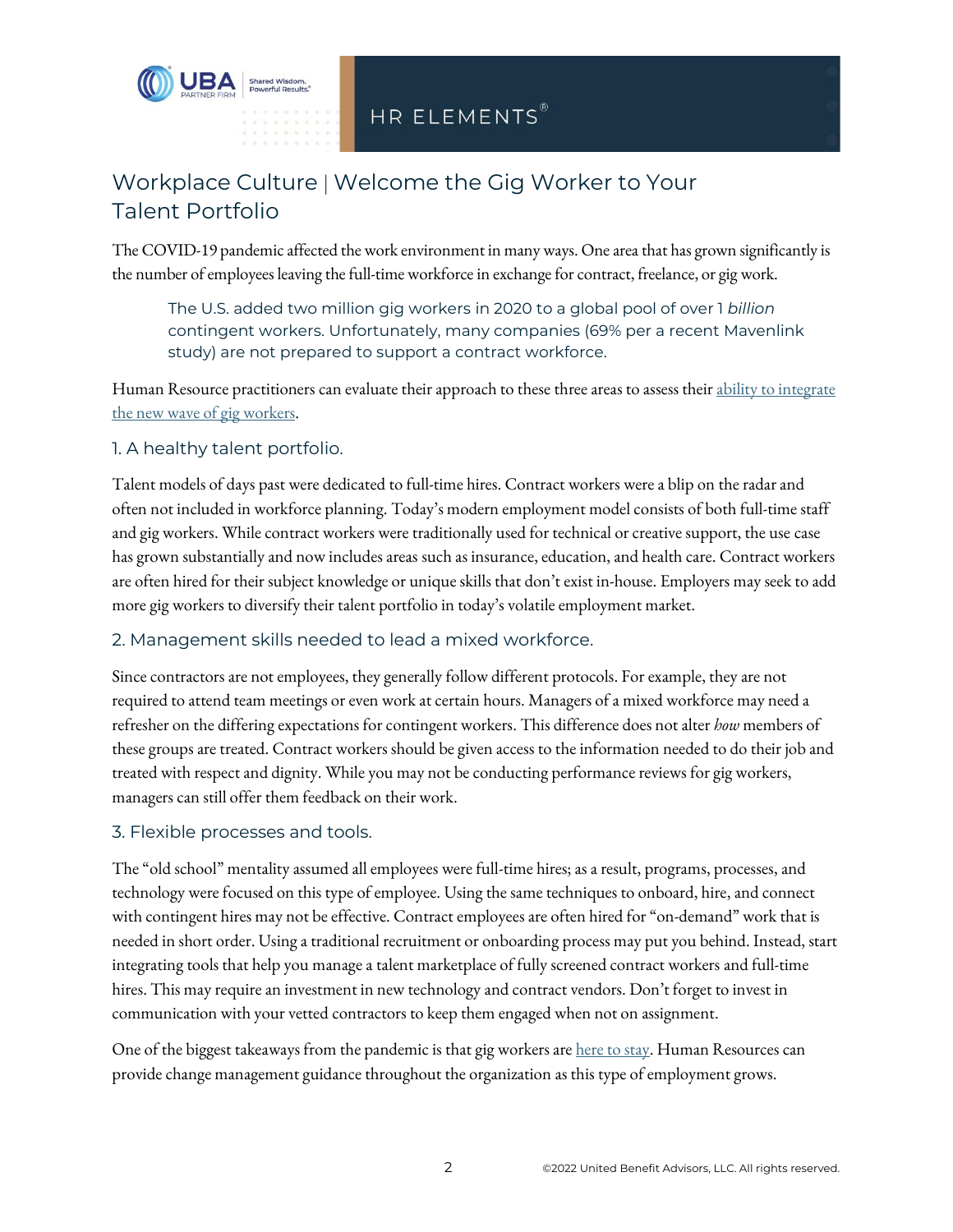

## Diversity, Equity & Inclusion | Why Your Current Hiring Practices May Not Support Neurodivergent Candidates

Diversity, equity, belonging,and inclusion are in the spotlight in today's workforce. Employers are challenged to develop programs, initiatives, and processes to encourage a broad representation of different groups. Age, ethnicity, and gender are three categories that generally come to mind when thinking of diversity. However, it is easy to forget that *brain* differences represent another area of diversity.

The word *[neurodivergent](https://www.planetneurodivergent.com/neurodiversity-and-neurodivergent-basic-terminology/)* refers to people whose brains process, learn, or behave differently from what is considered "typical."

Today, this group makes up 20% of the population and includes people with autism spectrum disorder, attention deficit/hyperactivity disorder (ADHD), and Tourette Syndrome, among others.

The number of neurodivergent people eligible to enter the workforce grows year over year but they are chronically underemployed. At the same time, the U.S. Bureau of Labor Statistics reported a record number of job openings (11.5 million) in March 2022. There is an apparent disconnect. Employers need to update their [interview and hiring practices](https://hbr.org/2022/02/is-your-company-inclusive-of-neurodivergent-employees) to attract neurodivergent candidates and fill their job openings. Two common obstacles for neurodivergent candidates are the interview process and the work environment.

Let's start with the interview.

The interview is a common first step in the hiring processand presents a huge roadblock for many autistic candidates (a neurodivergent population with an estimated 80% unemployment rate). While candidates with autism may possess the skills needed for a role, interviewing may not be their strong suit because their social skills do not meet the expectations of a typical candidate. They may not make eye contact or speak out of turn. They may be more comfortable with routines and out of their comfort zone in the unexpected environment of an interview. Companies actively attracting this community use different ways to evaluate fit that doesn't rely on traditional assumptions. For example, Microsoft's Neurodiversity Hiring Program invites candidates for a four-day workshop where managers can assess candidates in an alternative setting.

Then, consider the work environment.

Why spend the time and effort to bring on new staff if the new hire leaves in short order because continued support does not exist?

Competitive companies are offering accommodations so neurodivergent staff can work comfortably once onboard. Does the individual get agitated with a lot of distractions? Move them to a part of the office with little foot traffic. Does the individual have a tough time picking up social cues? Assign them a dedicated coach who can help translate the communication nuances as they settle into a new role. Remember, this is not a one-sided effort. Employers must also educate teams and managers to understand how to interact and communicate effectively with neurodivergent hires.